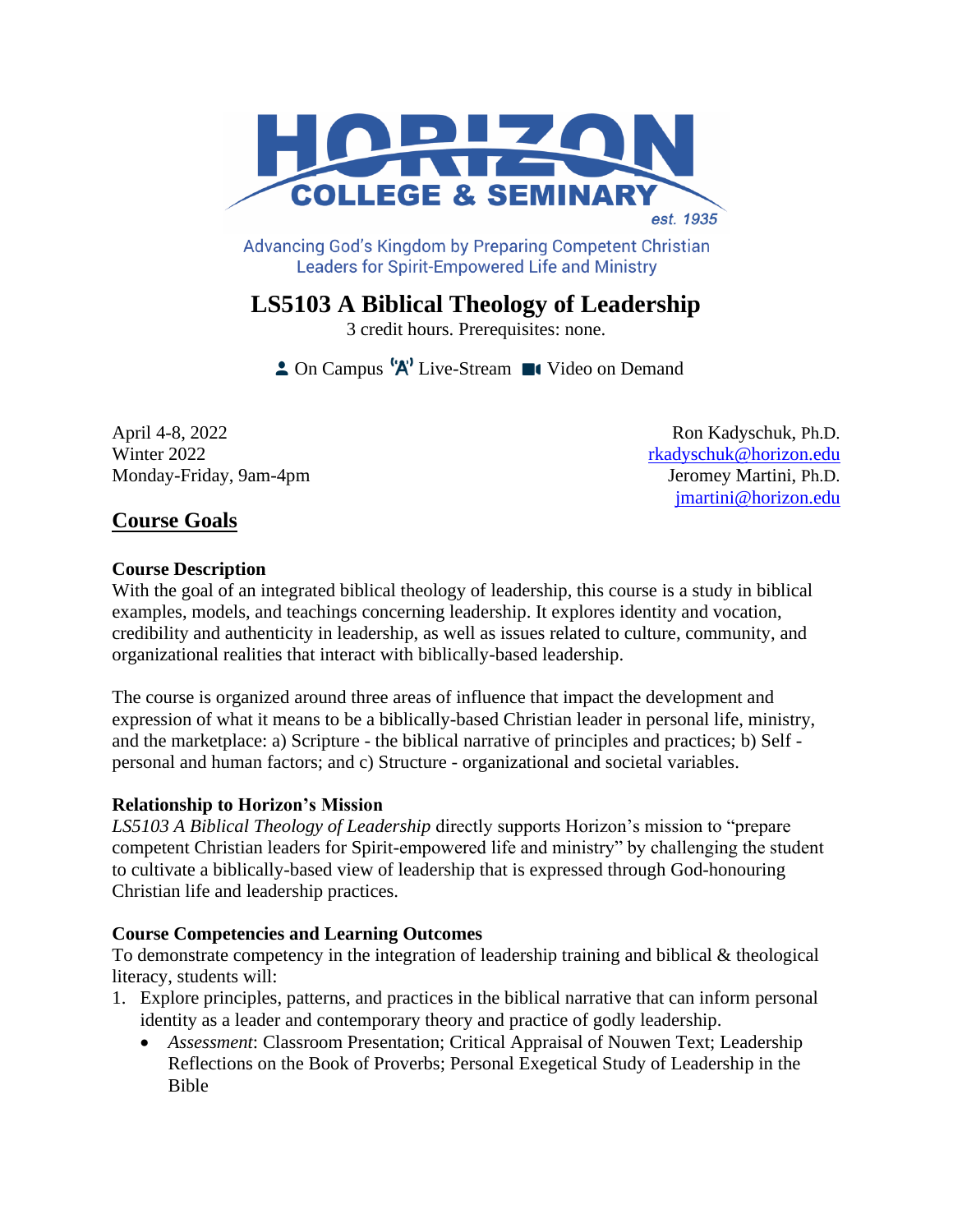- 2. Assess organizational and structural elements that impact and are influenced by a biblical and Christian theology of leadership (e.g., power, community, culture, opposing environments, shifting societal norms).
	- *Assessment*: Assessment and Application of Groysberg Article; Flipgrid Videos Analytical Review of Goggin Text and Comparative Assessment of Vanier Chapters
- 3. To articulate a personal exegetical statement of biblical leadership that encompasses teaching and examples from the Old and New Testaments.
	- *Assessment*: Classroom Presentation; Critical Appraisal of Nouwen Text; Leadership Reflections on the Book of Proverbs; Personal Exegetical Study of Leadership in the Bible

### **Course Work**

#### **Required Readings**

Bell, Skip, ed. *Servants and Friends: A Biblical Theology of Leadership*. Berrien Springs, Michigan: Andrews University Press, 2014. ISBN: 9781883925901.

\*Selected readings: ch.19: A Reflection on Leadership Principles in the Old Testament; ch.20: A Reflection on Leadership Principles in the New Testament; ch.21: A Biblical Theology of Leadership for the Church. (48 pages) \*Available on Populi.

Forrest, Benjamin and Chet Roden. *Biblical Leadership: Theology for the Everyday Leader*. Grand Rapids: Kregel, 2017. ISBN: 9780825443916.

\*Selected readings.

\*Note: 2021 edition.

\*Selected readings: ch. 1, 6, 9, 10, Conclusion and your choice of three of the remaining chapters 2, 3, 4, 5, 7, 8; plus the original chapter about Jean Vanier from the 2017 edition of the book. (170 pages total) \*The chapter about Jean Vanier from the 2017 edition is available on Populi.

Groysberg, Boris et al. "The Leader's Guide to Corporate Culture: How to Manage the Eight Critical Elements of Organizational Life." *Harvard Business Review* (January-February 2018). Pages 44-57.

\*Available on Populi.

Langer Rick. "Toward a Biblical Theology of Leadership." In *Organizational Leadership: Foundations and Practices for Christians*, edited by John Burns, John Shoup and Donald Simmons. Pages 65-86. Downers Grove: IVP Academic, 2014. ISBN: 9780830840502. \*Available on Populi.

Nouwen, Henri. *In the Name of Jesus: Reflections on Christian Leadership*. New York: Crossroad, 1989. ISBN: 9780824512590. (90 pages)

Goggin, Jamin and Kyle Strobel. *The Way of the Dragon or The Way of the Lamb: Revised and Updated. Searching for Jesus' Path of Power in a Church That Has Abandoned It*. Nashville: Nelson, 2021. ISBN: 9781400225231.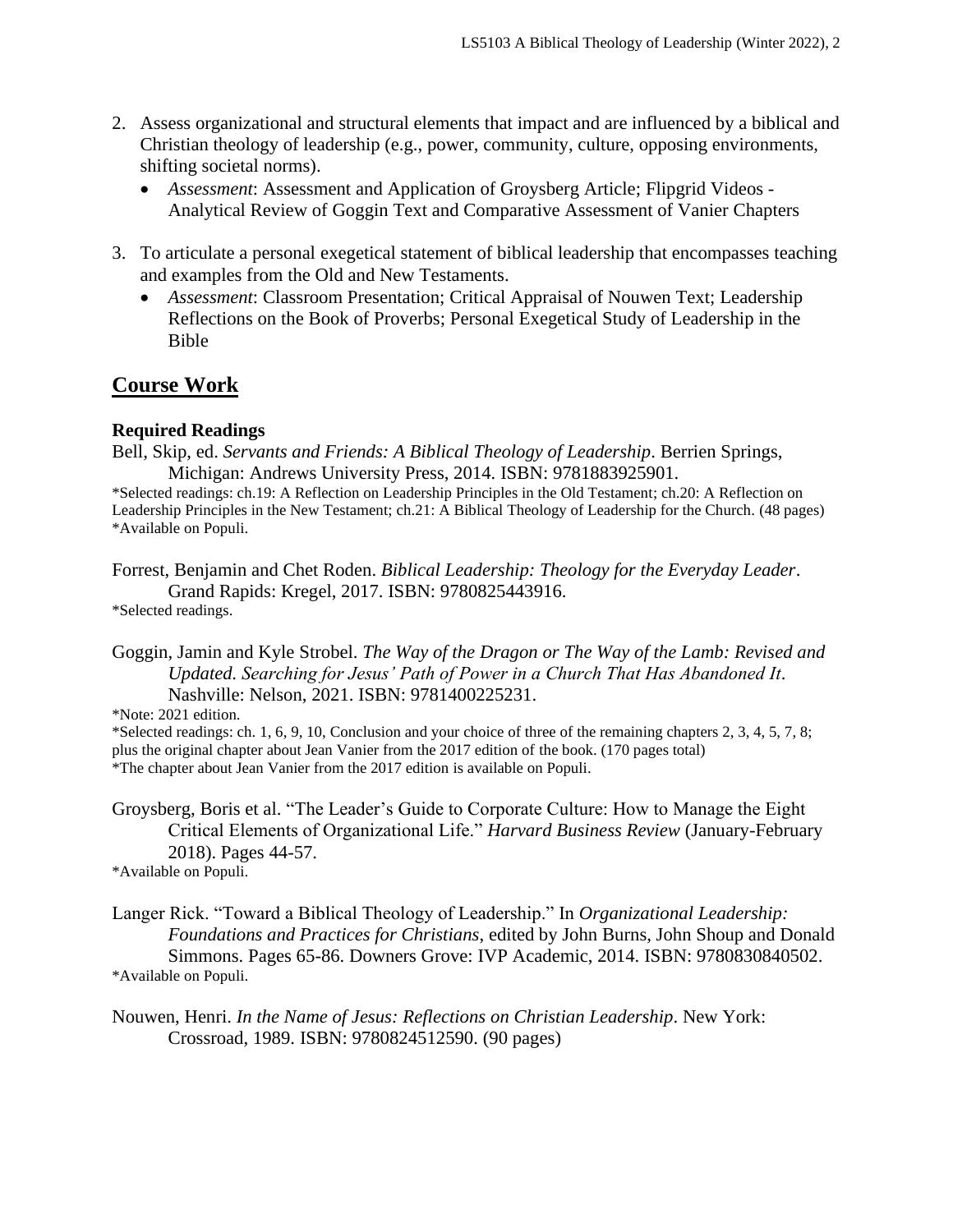\*\*While students have the benefit of accessing their textbooks online through the [Digital](https://saskatoon.mlasolutions.com/m5/catalog/(S(3h21syce2tpjqj0wea2rbnzr))/Default.aspx?installation=HRZN)  [Theological Library,](https://saskatoon.mlasolutions.com/m5/catalog/(S(3h21syce2tpjqj0wea2rbnzr))/Default.aspx?installation=HRZN) they will not have access to the Digital Theological Library upon graduation. Therefore, we encourage students to purchase select textbooks to build their personal library. For your convenience, Horizon has partnered with Kennedy's Parable to provide textbooks.

### **Course Assignments and Activities**

### **Pre-Module**

- 1. Preparation for Classroom Presentation
	- Each class member will do one class presentation from the Forrest text.
	- Presentation topics are listed below. As soon as you get the Forrest text, browse the chapters to determine which biblical narrative you would like to present to the class.
	- Contact Dr. Kadyschuk to select and confirm your presentation chapter.
	- Guidelines for the presenter:
		- a) Briefly summarize the content of the chapter.
		- b) Highlight its treatment of the biblical character(s) and their leadership journey.
		- c) Focus on core issues that are raised by the author.
		- d) Summarize what that portion of Scripture contributes to our understanding of leadership.
		- e) Identify areas of application to yourself, to the Church and ministry, and to the workplace. Keep in mind that all of your activity in this course is intended to speak into your growing awareness of identity in Christ and as a leader in His service.
		- f) Include 3 or 4 key questions to stimulate class discussion of the material.
		- g) Package the above items in a handout for class members.
	- Related learning outcomes: #1 and 3.
	- **Assignment Length:** 20 minute presentation plus 10 minute discussion; 3 to 4 page handout.
	- **Due Date**: Handout and personal notes for presentation are due on Monday April 4; Presentations occur during module week.

|                               | Chapter |                                              | Chapter |
|-------------------------------|---------|----------------------------------------------|---------|
| Pentateuch: Godless vs Godly  |         | Synoptics and Acts: Disciples/Apostles       | 22      |
| <b>United Monarchy</b>        |         | Gospel of John                               | 23      |
| Ecclesiastes                  | 12      | Acts                                         | 24      |
| Isaiah, Jeremiah, and Ezekiel | 13      | <b>Early Church Polity</b>                   | 25      |
| Haggai, Zechariah, Malachi    | 15      | Jerusalem Council                            | 26      |
| Daniel                        | 16      | Pauline Theology: Power in Service of Others | 27      |
| Esther                        | 19      | <b>Pastoral Epistles</b>                     | 29      |

Presentation Chapters from Forrest Text

2. Critical Appraisal of Nouwen text (10%)

• I recommend that you read the book in one sitting (it will likely take less than an hour), pause to ponder on what you have just read, then write while the material is still fresh in your mind and spirit.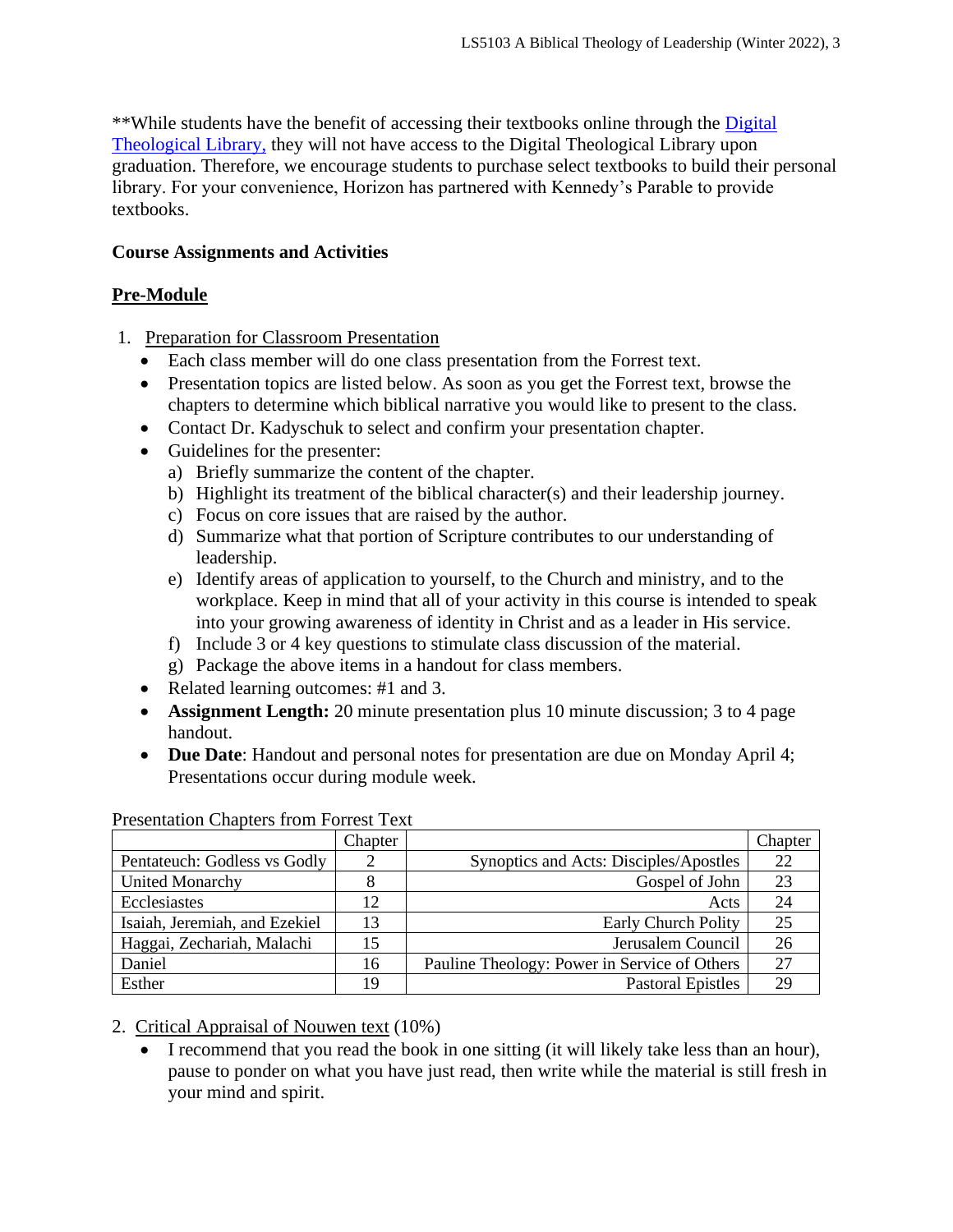- Nouwen uses the temptations of Jesus narrative to portray three temptations that arise in the life of a leader. In three sections, using a 3-part analysis for each section, he suggests that a Christian leader should move a) from Relevance to Prayer; b) from Popularity to Ministry; and c) from Leading to Being Led.
- Assess Nouwen's approach to the temptations of Jesus as to a) his accuracy of interpretation; b) the relevance of his analysis in speaking to leadership today; and c) the implications of his material to benefit your own personal and ministry leadership.
- You need to read the source passages in the Gospels several times and may find it useful to consult a commentary or two as you consider the 'accuracy' of Nouwen's interpretations.
- Related learning outcomes: #1, 3.
- **Assignment Length**: 3-4 pages (300 words per page).
- **Due Date:** Monday, April 4, 2022.

### **During Module**

- 3. Classroom Presentation (20%)
	- See details above in Pre-Module section.
- 4. Assessment and Application of Groysberg Article (10%)
	- Download and print the article (in color) from Populi.
	- The authors identify eight culture styles: Caring, Purpose, Learning, Enjoyment, Results, Authority, Safety, and Order.
	- Complete the exercise, "What's Your Organization's Cultural Profile" (at the end of the article). Note: If you are not actively engaged with an organization at the moment, then reach back to the most recent organization with which you have spent time.
	- Write an assessment and application of the article to show:

a) your overall view of the article and the importance of organizational culture for the engagement and empowerment of individuals;

b) the relevance of the 8 culture styles towards a biblical view of leadership;

c) your response to the 'organizational profile' exercise and results;

d) your observations on the perceived gap you see between what 'is' in your organization's culture and what you think 'ought' to be there; and

e) what aspects of the article's substance you would use, apply, and/or adapt to move your organization from 'ought' to 'is' in a manner that resonates with your concept of biblical leadership.

- If one or two of your classmates are involved in the same organization, you have the option to complete this assignment as a group and hand in one final version that includes input from all of you. If you choose this option, you will need to have some discussion meetings with your colleagues.
- Related learning outcome: #2.
- **Assignment Length:** 4-5 pages (300 words per page).
- **Due date:** Wednesday April 6 for completion of article reading and exercise at end of article; Thursday April 14 for written report.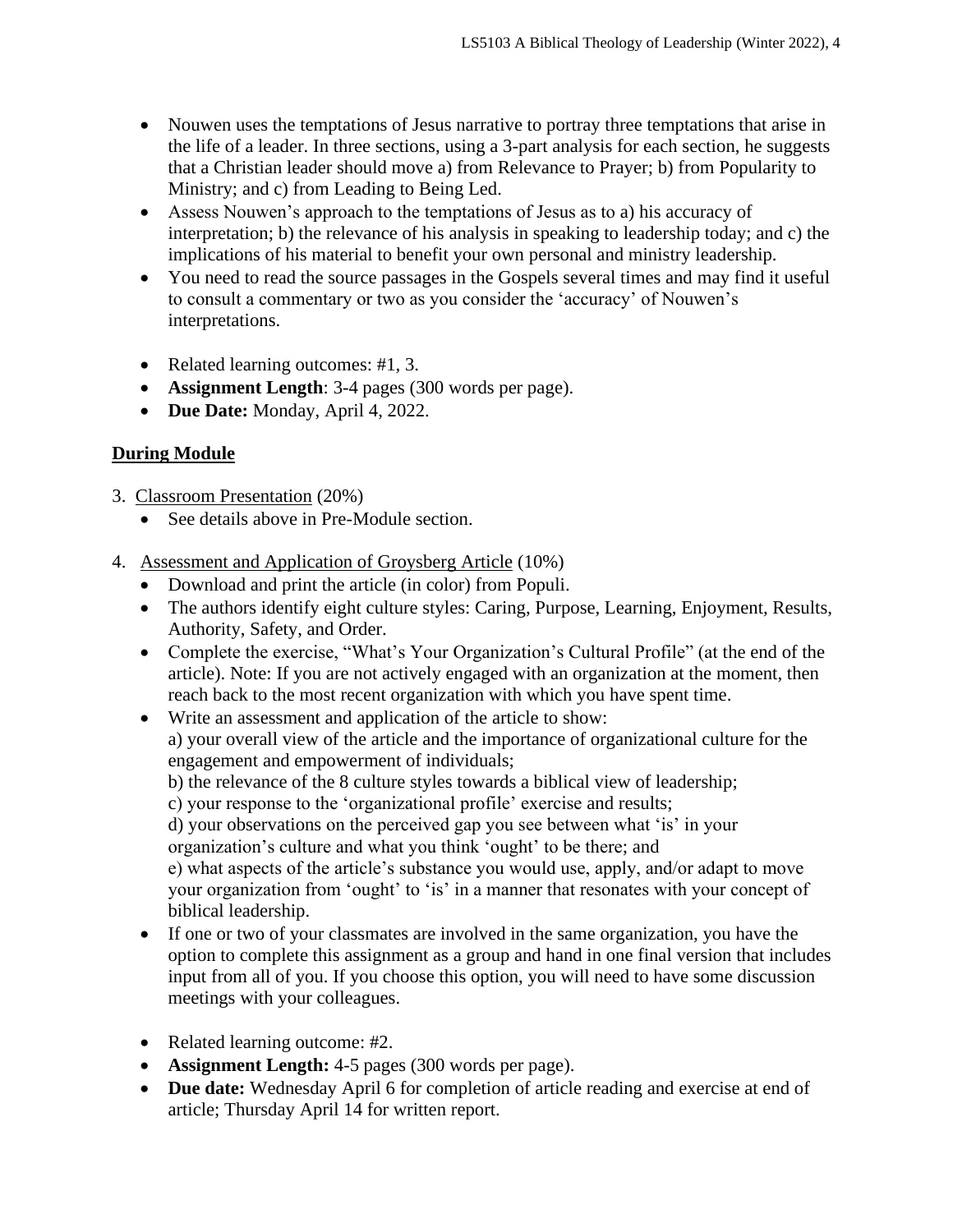### **Post-Module**

### 5. Flipgrid Videos - Analytical Review of Goggin Text and Comparative Assessment of Vanier Chapters (20%)

### *Part 1: Analytical Review of Goggin Text*

Read chapters 1, 6, 9, 10, and your choice of three chapters from the remaining chapters 2, 3, 4, 5, 7, and 8. Using Flipgrid, record and post one 3-4 minute analytical review for EACH of these seven chapters. In each video, clearly identify the chapter you are addressing and answer:

- What positive use of power does this chapter promote?
- What negative use of power does this chapter combat?
- Use examples and instruction from the key character in each chapter to illustrate your discussion.
- Reflecting on your own life, what examples can you share of the positive and/or negative uses of power that are represented in this chapter? If you have no real life examples, share an imagined situation in your own life where you might plausibly exercise this chapter's positive use of power.

### *Part 2: Comparative Assessment of Vanier Chapters*

Compare and contrast the original chapter about Jean Vanier from the 2017 edition of the book (chapter is available on Populi) and the revised chapter from the 2021 edition. Using Flipgrid, post a 4-5 minute video to assess and compare the two chapters using the following questions:

- What stood out to you most as the same and different between the two versions of the chapter?
- What specific items 'hit' you most strongly as you felt the personal impact of this 'fall from grace' on your own life?
- How well do you think the authors handled the changed situation?
- What do you suggest is the right response as an individual to discovering an abuse of power? As an institution?
- Related learning outcome: #2.
- **Assignment Length:** Seven 3-4 minute Flipgrid videos plus one 4-5 minute Flipgrid video.
- **Due Date:** Friday, April 29, 2022.
- 6. Leadership Reflections on the Book of Proverbs (10%)
	- Proverbs is one of few biblical books intentionally written with leaders in mind. It has cultural assumptions and historical circumstances that are not meant to be simply replicated today. We must learn to discern the enduring truth of the message and not be distracted by particular circumstances in which the message was delivered.
	- Read a chapter of Proverbs a day, prayerfully, and consider how wisdom from Proverbs might apply to contemporary leadership positions and your own context today.
	- Make notes as you work through the Book of Proverbs to provide material for a written summative statement when you are done.
	- Also read chapter 11 in the Forrest text for input *Proverbial Lessons: Leadership in the Proverbs*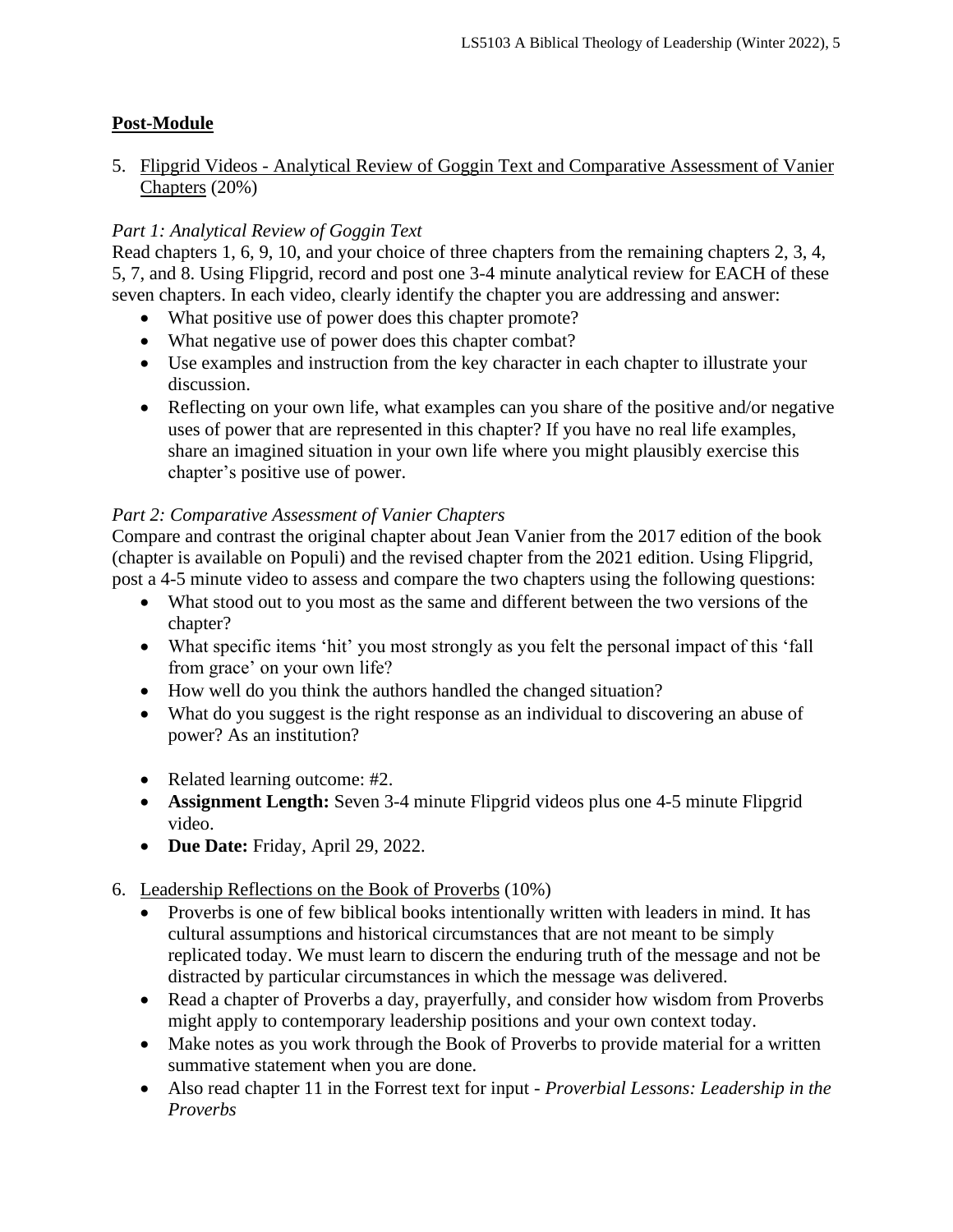- Related learning outcomes: #1, 3.
- **Assignment Length**: 3-4 pages (300 words per page).
- **Due Date:** Friday, May 13, 2022.
- 7. Personal Exegetical Study of Leadership in the Bible (30%)
	- This assignment will take your classroom presentation and personal understanding of biblical leadership to 'the next level.'
	- Guidelines for completion:
		- a) Review your classroom presentation and handout notes from presentations by other class members.
		- b) Read the Langer chapter and the three chapters from the Bell text (all are available on Populi).
		- c) Starting from the base of your classroom presentation, add elements of personal learning from the other presentations, from Langer, from Bell, and from other chapters in Forrest, to formulate what we will call a Personal Exegetical Study of Leadership in the Bible.
		- d) In essence, you will be answering the question, "What does the Bible have to say about leaders and leadership?"
		- e) In addition to the references listed above, do additional research and refer specifically to a minimum of three other academic sources that speak to the subject.
		- f) Include as many headings, main points, examples, etc. as you deem useful to express your study, and be sure to include specific references to the sources listed above (i.e., other presentations, Langer, Bell, Forrest).
	- You have the option to submit your study in writing or as a video.
	- Related learning outcomes: #1, 3.
	- **Assignment Length**: 8-9 pages written (300 words per page) OR 10-12 minute video.
	- **Due Date:** Friday, May 27, 2022.

### **Video-on-Demand (VOD) Student Requirements**

As indicated on the course schedule, this class is being offered by VOD. Students who intend to take the course primarily through VOD are required to indicate this during their course registration. While VOD recordings are available for any student who may miss a class, non-VOD students are expected to attend class live following the class attendance policy.

- For this course, VOD students have **the same** assignment due dates as in-class students, with the exception of the **Classroom Presentation**. For this assignment, the handout and personal notes are due on **Monday, April 4** and the presentation itself is due in video format on **Friday, April 8**.
- As a substitute for in-class discussion portion of the Classroom Presentation, VOD students will schedule a Zoom debrief session with Dr. Kadyschuk to occur by **Friday, April 15**.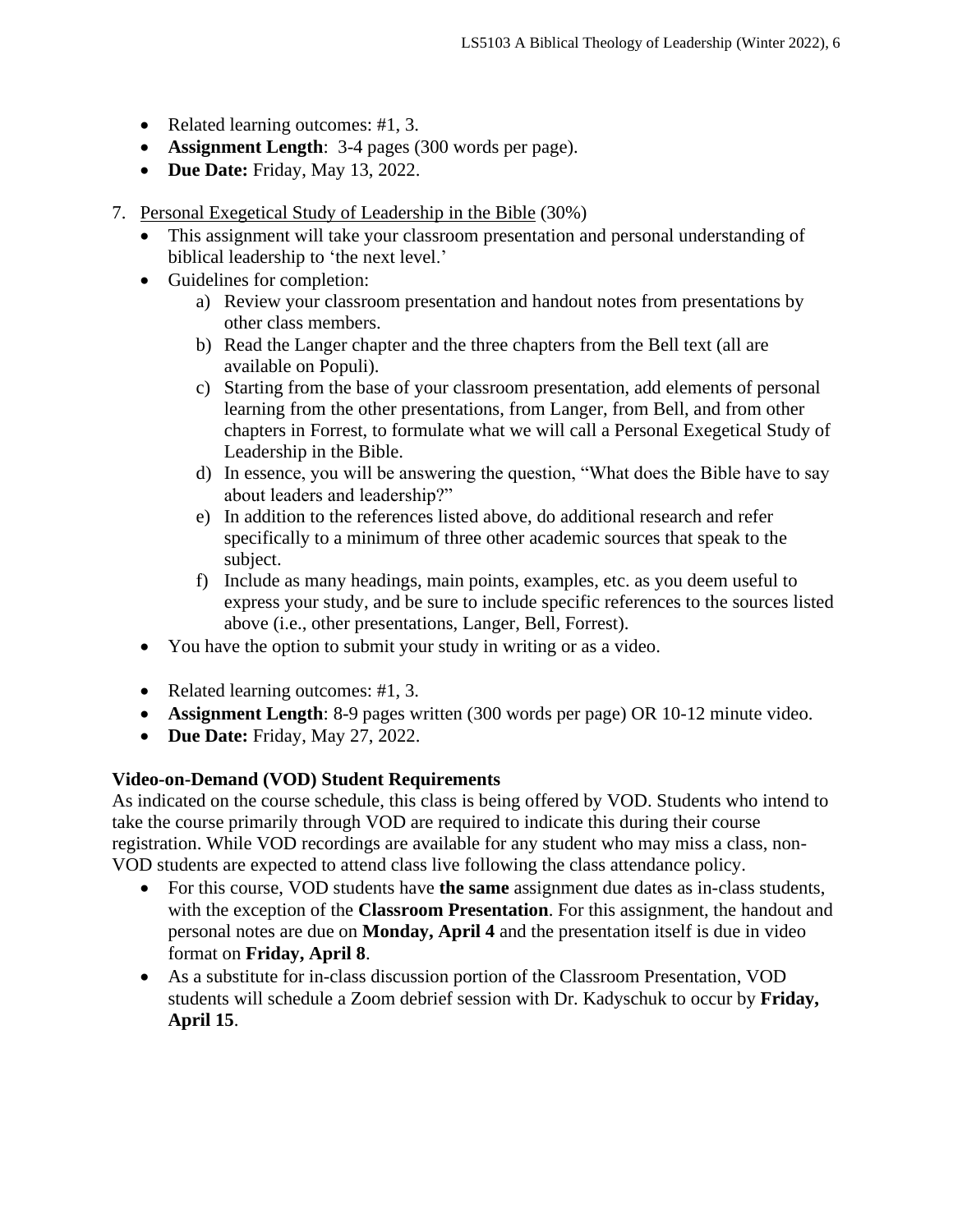- Including the module week, each week for five weeks, VOD students are required to watch and engage with the recording from one full day of the module. Students do not need to watch the full day in one sitting but can spread it out over the week.
	- o By Monday at 11:59pm each week, VOD students will submit a 2-3 minute video reflection on Flipgrid that *1) affirms you have watched the required recording for the last seven days, 2) summarizes one thing you learned that week that will help you reach the course learning outcomes, and 3) explain at least one question you had after watching the class recording.*
	- o In order to pass the course, VOD students must submit all of their VOD weekly submissions. These submissions are marked are pass/fail based on whether or not they demonstrate thoughtful engagement with the class material.

### **Course Outline/Class Schedule**

Biblical Leadership: Scripture

- Exegesis of selected biblical narratives revealing the life and leadership of men and women in the Old and New Testaments
- Leadership language in the Old and New Testaments
- Biblical principles and practices that influence a theology of leadership
- Servant leadership in the terminology, roles, offices, and functions of biblical leaders Biblical Leadership: Self
	- Identity, call, vocation, and occupation
	- EQ and emotionally healthy leadership
	- Credibility, authenticity, and resilience
	- Professionalism and servant leadership
	- Practices of exemplary leadership

Biblical Leadership: Structures

- Organizational realities that interact with biblically-based leadership
- Issues of power, persuasion and rhetoric
- Impact of culture and community
- Contemporary biblical leadership in the midst of opposing environments and continually changing societal norms

|                                         | Reading | Assignment | Due             | Assignment |
|-----------------------------------------|---------|------------|-----------------|------------|
|                                         |         | Completion | Date            | Weighting  |
| Classroom time                          | N/A     | $27$ hrs   | N/A             | N/A        |
| <b>Classroom Presentation</b>           |         |            |                 |            |
| *Reading                                | 3 hrs   | 6 hrs      | Apr 4           | 20%        |
| <i>*Preparation</i>                     |         |            |                 |            |
| Critical Appraisal of Nouwen text       |         |            |                 |            |
| *Reading (90 pages)                     | 2 hrs   | 6 hrs      | Apr 4           | 10%        |
| *Written (3-4 pages)                    |         |            |                 |            |
| Assessment and Application of Groysberg |         |            |                 |            |
| *Reading (14 pages)                     | 2 hrs   | 6 hrs      | Apr $6 +$<br>14 | 10%        |
| *Written (4-5 pages)                    |         |            |                 |            |

### **Estimate of Time Investment** (individual time investments may vary)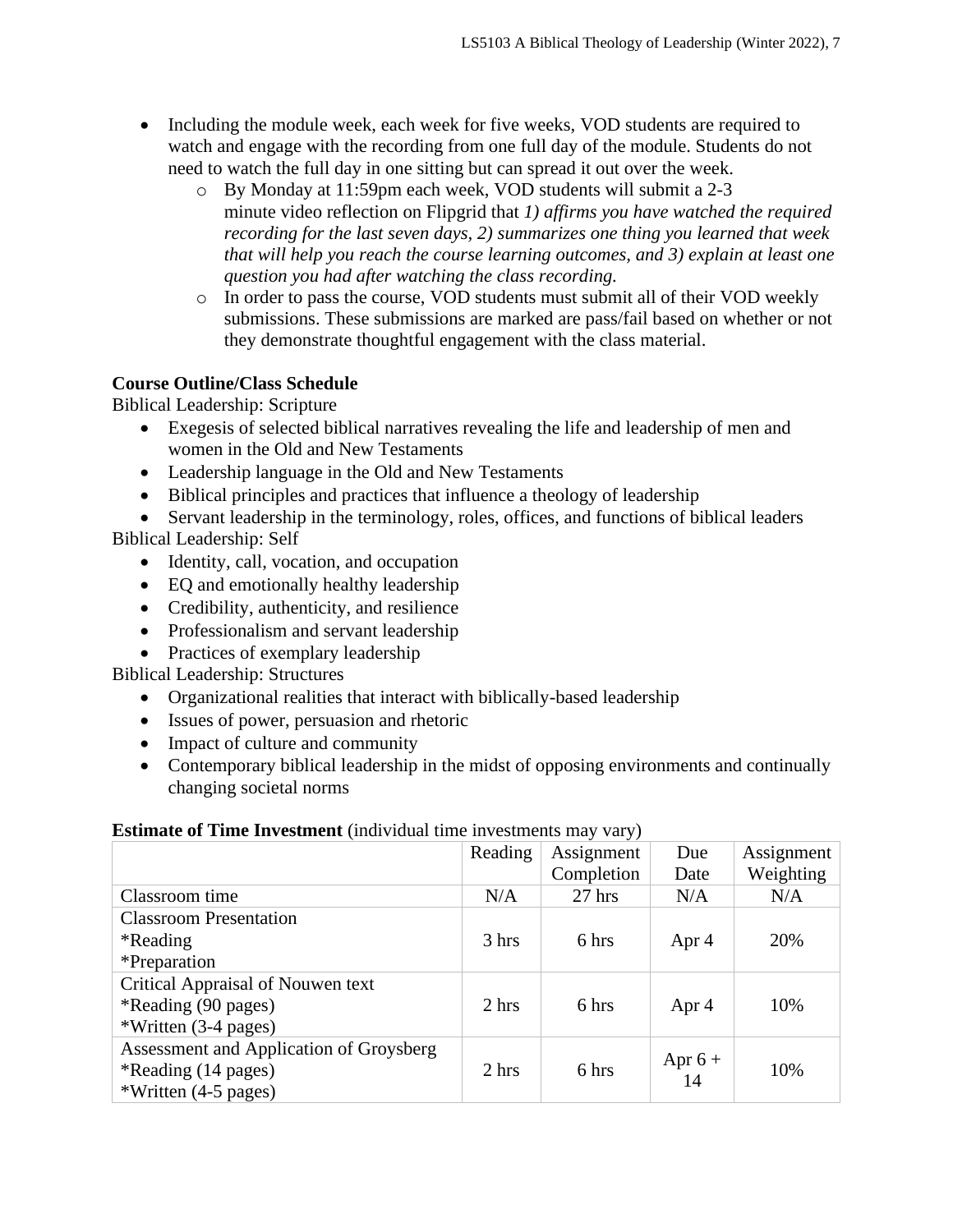| Analytical Review of Goggin; Comparative<br><b>Assessment of Vanier Chapters</b><br>*Reading (170 pages)<br>*Flipgrid videos $(7 \times 3-4 \text{ min}; 1 \times 4-5 \text{ min})$ | 10 <sub>hrs</sub> | $12 \text{ hrs}$  | Apr $29$ | 20% |
|-------------------------------------------------------------------------------------------------------------------------------------------------------------------------------------|-------------------|-------------------|----------|-----|
| Leadership Reflections on Proverbs<br>*Reading<br>*Written (3-4 pages)                                                                                                              | 5 <sub>hrs</sub>  | 10 <sub>hrs</sub> | May $13$ | 10% |
| Personal Exegetical Study of Leadership in<br>the Bible<br>*Reading<br>*Written (8-9 pages) or video (10-12 min)                                                                    | $12 \text{ hrs}$  | $15$ hrs          | May $27$ | 30% |
| $Total =$                                                                                                                                                                           | $116$ hrs         |                   |          |     |

## **Academic Policies**

### **General Guidelines for the Submission of Written Work**

*Formatting Papers* 

- Papers should be typed, double-spaced and follow the appropriate formatting guidelines (e.g. 1 inch margins).
- Follow the [Horizon Format Guide](https://www.horizon.edu/students/resources/) consistently.
- The length of papers should fall within  $+/-10\%$  of the stated length. Papers that fall outside the length guidelines may not be graded and will receive a grade reduction.

Failure to follow these guidelines warrants a grade reduction.

#### *Submitting Your Assignments*

Assignments should be submitted via [Populi.](https://horizon.populiweb.com/) The resource at this link [https://support.populiweb.com/hc/en-us/articles/223792507-How-to-submit-work-for](https://support.populiweb.com/hc/en-us/articles/223792507-How-to-submit-work-for-assignments)[assignments](https://support.populiweb.com/hc/en-us/articles/223792507-How-to-submit-work-for-assignments) explains how to submit assignments on Populi (the link to the video is also available on the info tab of the Populi course page).

### **Late Assignments and Extensions**

All assignments are due when stated by the professor or, if not specified, within 8 weeks after the first day of class. Please contact the professor well in advance if you would like to request an adjustment to any of your due dates. A late penalty will be assessed for all overdue assignments: 1-3 days late, penalty of 10%; 4-6 days late, penalty of 20%. After six days late, an assignment receives a grade of 0.

### **Grading**

| ີ<br>Grade | Percentage | <b>GPA</b> | Descriptor   |
|------------|------------|------------|--------------|
| $A+$       | 97-100%    |            | Exceptional  |
| A          | 93-96%     |            | Excellent    |
|            | 90-92%     | 3.7        | Excellent    |
| $B+$       | 87-89%     | 3.3        | Good         |
| B          | 83-86%     | 3.0        | Good         |
| $B -$      | 80-82%     | 2.7        | Good         |
| ີ⊥         | 77-79%     | 2.3        | Satisfactory |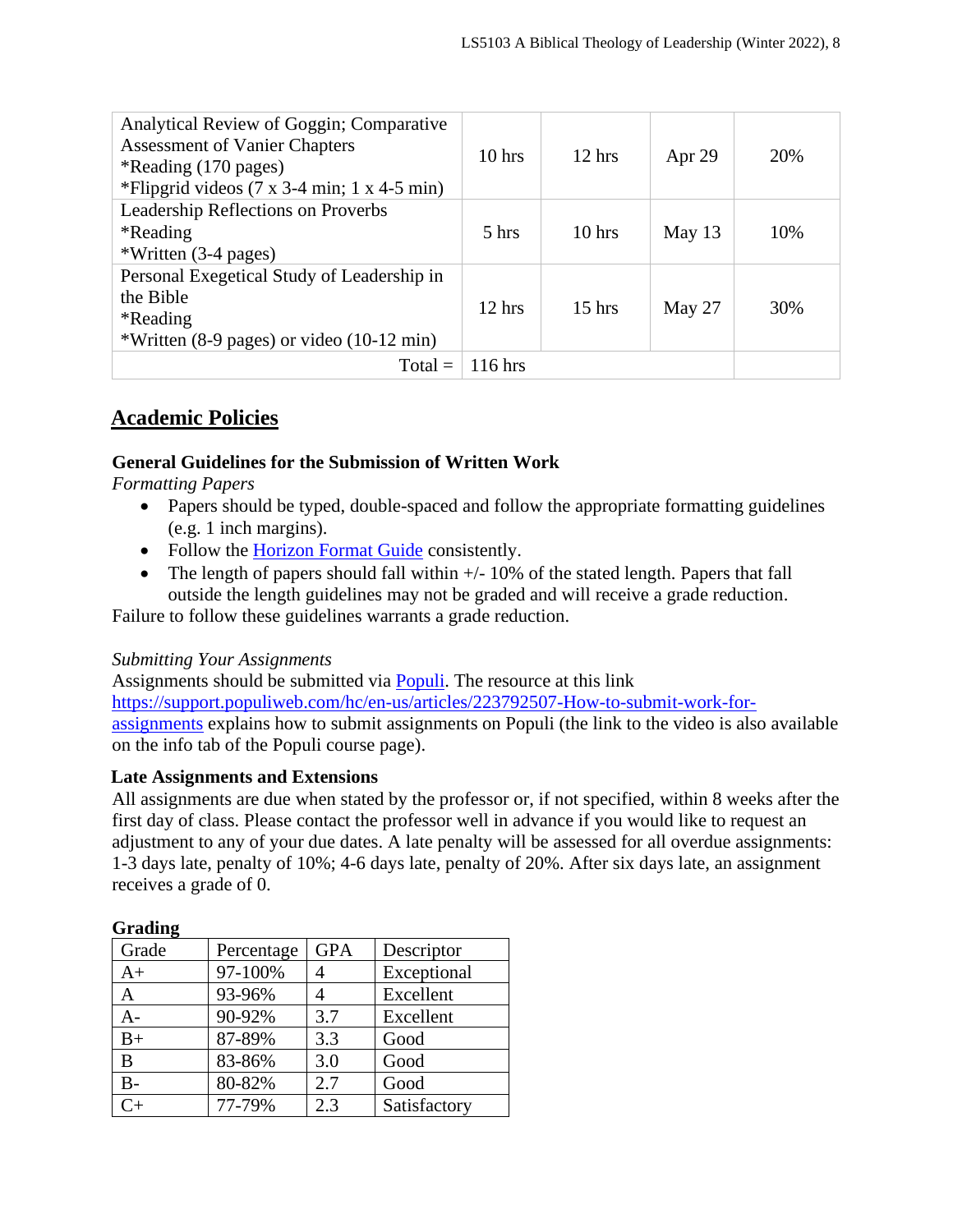|     | 73-76%   | 2.0 | Satisfactory        |
|-----|----------|-----|---------------------|
| C-  | 70-72%   | 1.7 | Satisfactory        |
| $+$ | 67-79%   | 1.3 | <b>Minimal Pass</b> |
|     | 63-66%   | 1.0 | <b>Minimal Pass</b> |
|     | 60-62%   | 07  | <b>Minimal Pass</b> |
|     | $< 60\%$ |     | Failure             |

#### **Academic Honesty**

Horizon uses the University of Saskatchewan definition of plagiarism described as "the presentation of the work or idea of another in such a way as to give others the impression that it is the work or idea of the presenter. Adequate attribution is required. What is essential is that another person have no doubt which words or research results are the student's and which are drawn from other sources" (Office of the University Secretary, 2012). Students are expected to give due recognition to sources from which all substantial phrases, sentences or even ideas are drawn. Note also that you may not submit work done in one course to satisfy the requirements of another course (unless both instructors agree beforehand to accept such work). See [here](http://www.turnitin.com/assets/en_us/media/plagiarism_spectrum.php) for examples of plagiarism and further guidelines in the Seminary [Student Handbook.](https://www.horizon.edu/students/resources/)

#### **Disability Services Information**

If you would benefit from learning accommodations due to pre-existing physical or mental health conditions or learning disabilities, contact the Academic or Student Life departments at the beginning of the course. Horizon will work to meet your learning and/or physical needs where possible. If any conditions arise during the course that you wish to disclose, please contact us as soon as possible. In all cases you will need to provide current [documentation](https://www.horizon.edu/students/support/) of the disability or condition you wish to disclose. Horizon takes appropriate care to ensure confidentiality about any such disclosures. For more information, contact Bob Williamson, Dean of Students, at [bwilliamson@horizon.edu;](mailto:bwilliamson@horizon.edu) Heather Wood, Associate Dean of Students, at [hwood@horizon.edu;](mailto:hwood@horizon.edu) or Leanne Bellamy, Academic Coach, at [lbellamy@horizon.edu.](mailto:lbellamy@horizon.edu)

#### **Class Attendance**

Students should attend all classes in order to facilitate competency development. Students are expected to be present through the delivery method that they registered for, either on campus or through live-streaming. A student must be present for the full duration of a class period in order to be registered as present for the class. In the case of illness or other unforeseen circumstances, students may miss one day of a module course or three days of class in a term or semester course without academic penalty. Students who are absent for more than the number of classes stated above will automatically fail the course. Students wishing to be exempted from this policy due to extenuating circumstances may make an academic appeal, where they will need to document and verify those circumstances. Students who miss a class are responsible to get missed notes or handouts from another student, rather than from the professor.